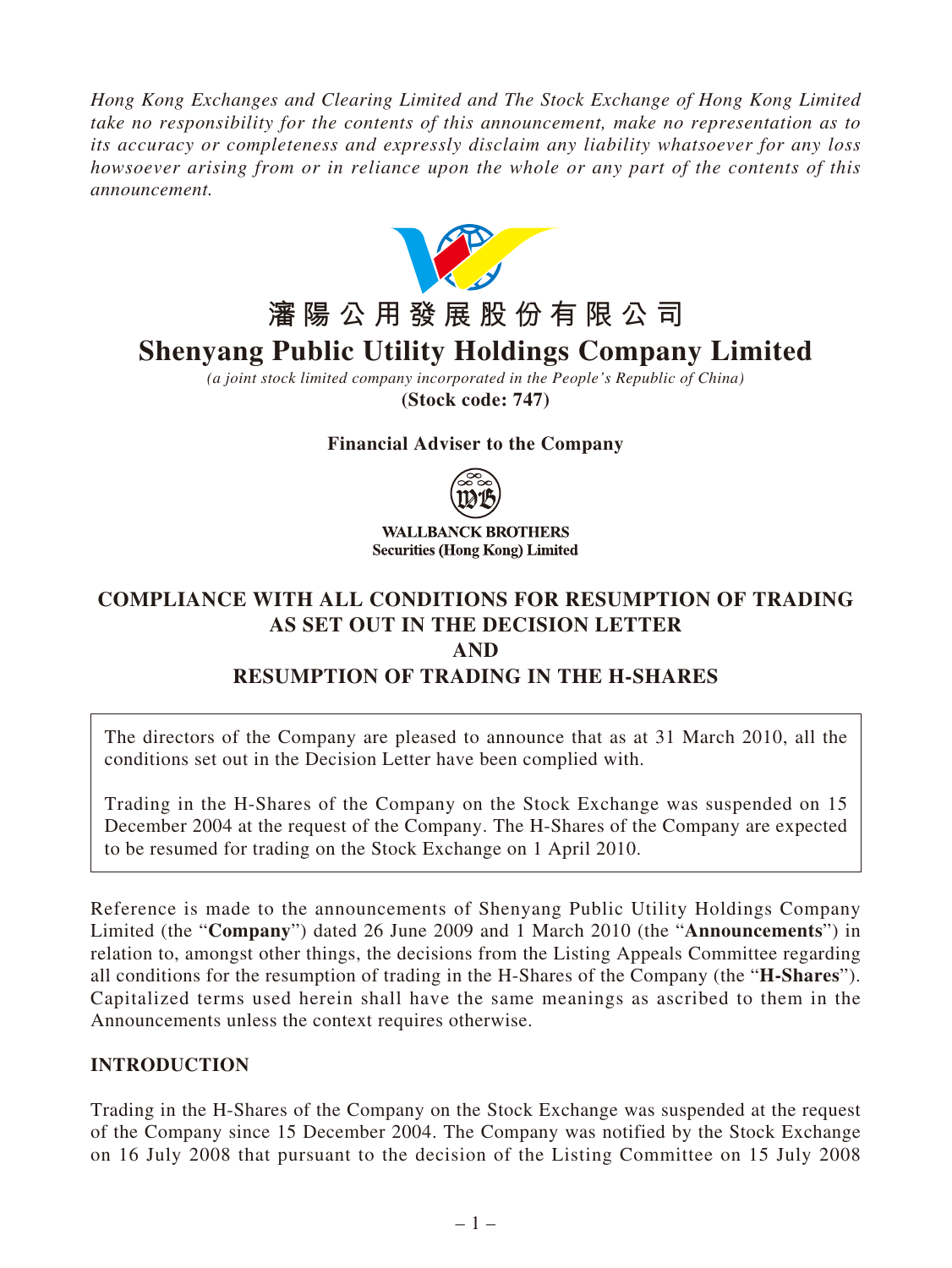for rejecting the Company's application for an extension of time for filing the resumption proposal by the Company, the Stock Exchange would cancel the listing of the Company's shares on 30 July 2008 in accordance with Practice Note 17 of the Listing Rules. Thereafter, the Company had submitted an application together with a resumption proposal to the Listing (Review) Committee to review the said decision of the Listing Committee. On 5 November 2008, the Listing (Review) Committee informed the Company that the second application for review of the said decision of Listing Committee was unsuccessful. Subsequently, the Company submitted an application together with a revised resumption proposal (the "**Resumption Proposal**") to the Listing Appeals Committee for appeal against the said decision of the Listing (Review) Committee. On 18 June 2009, the Listing Appeals Committee held a meeting to hear and consider the application from the Company for appeal of the decision of the Listing (Review) Committee.

After considering the Resumption Proposal, the Listing Appeals Committee of the Stock Exchange issued the Decision Letter on 22 June 2009. The Decision Letter sets out the conditions upon which the Listing Appeals Committee of the Stock Exchange has decided to allow the Company to proceed with the Resumption Proposal, which shall have been complied with to the satisfaction of the Listing Division before 28 February 2010.

Due to the extra long Chinese New Year Holiday and the extraordinary general meeting held on 12 February 2010 for the approval of conditions 1 to 4 as set out in the Decision Letter, an application had been made to the Stock Exchange for an extension of time for compliance with the relevant resumption conditions. The Stock Exchange has approved the said application and agreed to extend the time for satisfaction of resumption conditions to 31 March 2010.

#### **COMPLIANCE WITH THE CONDITIONS SET OUT IN THE DECISION LETTER**

The directors of the Company (the "**Directors**") are pleased to announce that as at 31 March 2010, all the conditions set out in the Decision Letter have been complied with. Details of the compliance with all the conditions set out in the Decision Letter are as follows:–

# **Condition (1):**

*Shareholders' approval obtained by the Company as required by the Listing Rules for the transactions in conditions 2, 3 and 4 below.*

At the extraordinary general meeting of the Company dated 12 February 2010, the relevant resolutions in relation to the Disposal, JBMOE Acquisition and CY Acquisition were dully passed by the shareholders of the Company.

# **Condition (2):**

*Completion of the sale of the Company's entire interest in Beijing Diye for RMB200 million and evidence of receipt of the proceeds.*

As at the date of this announcement, all conditions precedent to the Disposal have been fulfilled and it has been confirmed by the auditor of the Company, Lo & Kwong C.P.A. Co. Ltd (the "**Auditor**") that the proceeds of RMB200 million from Zhong Yi has been received by the Company.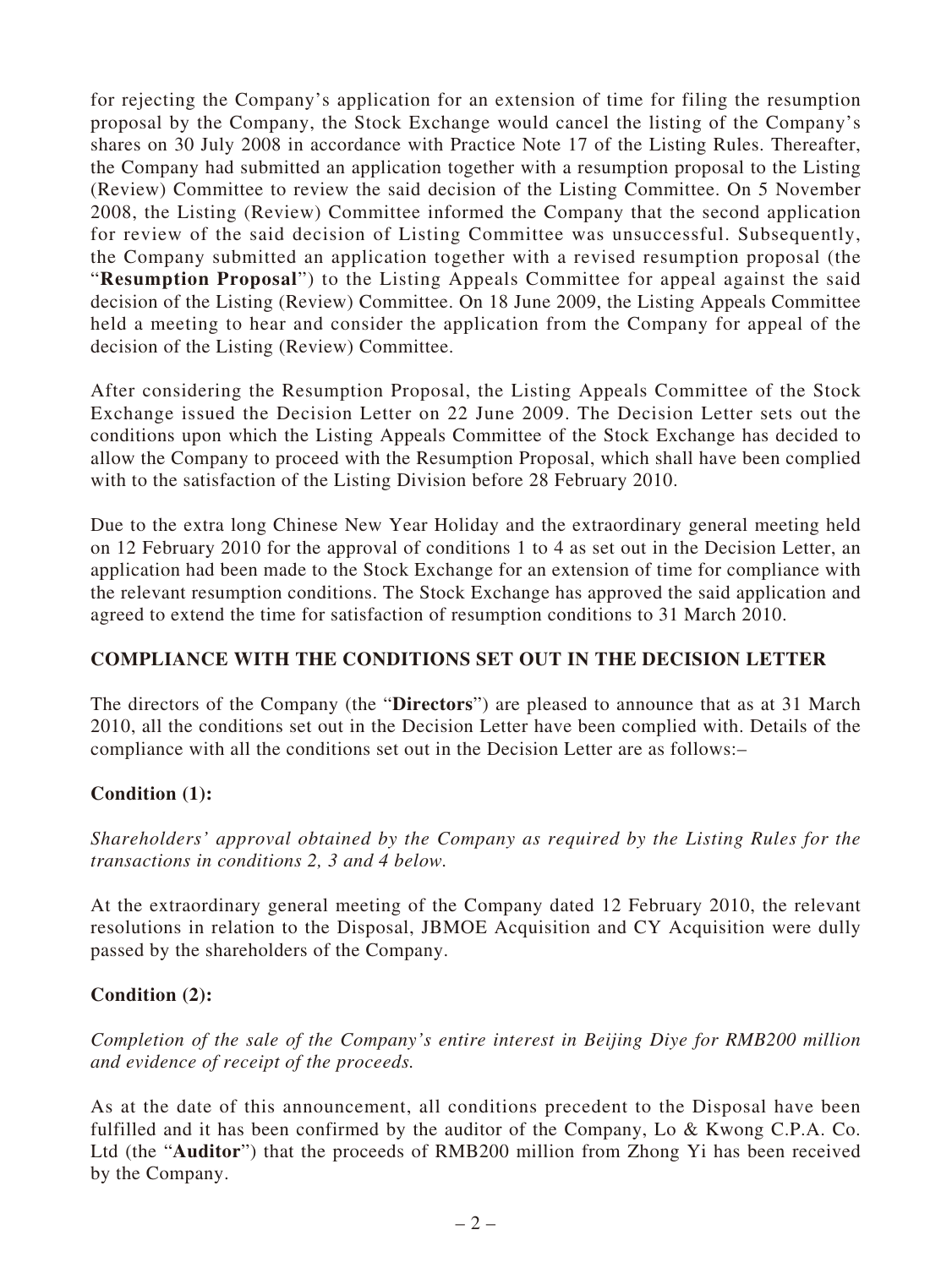# **Condition (3):**

*Completion of the purchase of the property of 1st and 2nd Floors, Huipu Building, No. 112 Jianguo Road Chaoyang District, Beijing (the "CY Property") for RMB93 million with evidence of payment of the consideration and transfer of title.*

As at the date of this announcement, all conditions precedent to the abovementioned acquisitions have been fulfilled and it has been confirmed by the Auditor that the proceeds of RMB93 million to Zhong Yi has been paid by the Company. On 10 March 2010, the Company has obtained the relevant legal document including the building ownership certificate and land use right certificate from Zhong Yi.

#### **Condition (4):**

*Completion of the purchase of JBMOE for RMB80 million with evidence of payment of the consideration and transfer of title.*

As at the date of this announcement, all conditions precedent to the CY Acquisition have been fulfilled and it has been confirmed by the Auditor that the proceeds of RMB80 million to Zhong Yi has been paid by the Company. On 22 February 2010, the Company has obtained the business registration license by the Administration for Industry and Commerce Authority showing that JBMOE is wholly owned by the Company.

#### **Condition (5):**

*Evidence that JBMOE has unencumbered ownership of the property located at Keyuan Road East, Jingsi Road West, South Avenue of High-tech Industrial Park, Nanshan District, Shenzhen occupying a GFA of 12,508 sq.m.*

According to a legal opinion issued by the legal adviser of the Company in the PRC, it has been confirmed that JBMOE has unencumbered ownership of the property located at Keyuan Road East, Jingsi Road West, South Avenue of High-tech Industrial Park, Nanshan District, Shenzhen occupying a GFA of 12,508 sq.m..

#### **Condition (6):**

*Evidence that rental revenues of at least RMB1.745 million per month have been paid by the tenants of the CY Property, the SZ Property and Zhuhai Education Park for at least three months, albeit to the previous owners of the properties*

It has been confirmed by the Auditor that the tenants of the CY Property, the SZ Property and Zhuhai Education Park have made a total payment of approximately RMB5.465 million during the 3-month period from November 2009 to January 2010. Set out below is the breakdown of the rental incomes.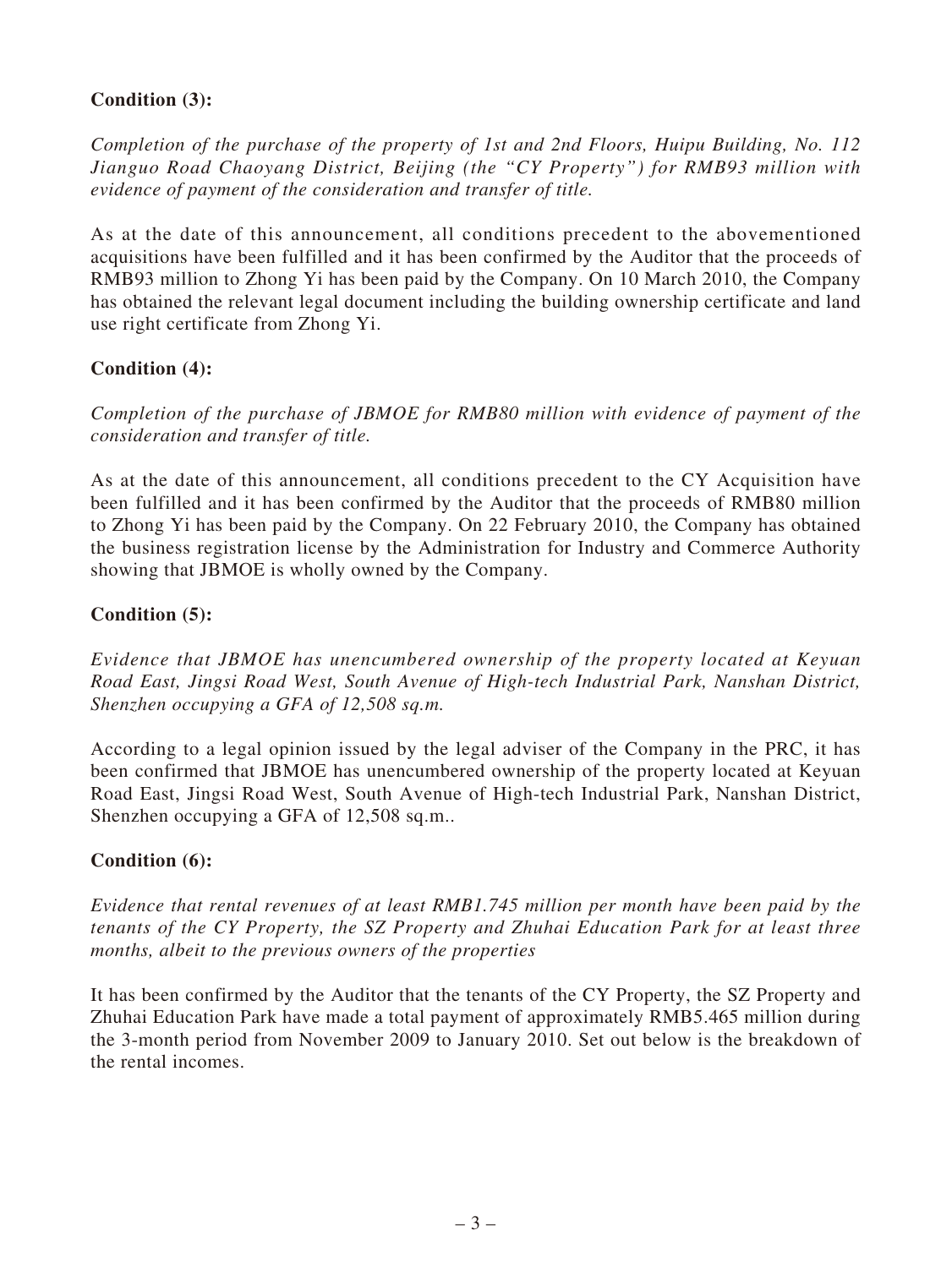| Name of property      | <b>November</b> | <b>December</b> | <b>January</b> |
|-----------------------|-----------------|-----------------|----------------|
|                       | 2009            | 2009            | 2010           |
|                       | <i>RMB</i>      | <b>RMB</b>      | RMB            |
| CY Property           | 810,876.40      | 810,876.40      | 810,876.40     |
| <b>SZ</b> Property    | 782,504.98      | 772,622.78      | 887,462.91     |
| Zhuhai Education Park | 200,000.00      | 240,000.00      | 150,000.00     |
| Total                 | 1,793,381.38    | 1,823,499.18    | 1,848,339.31   |

### **Condition (7):**

*Evidence that Shanghai Hanhua Property Management Company Limited is fully up to date with the following payments:*

- *a. RMB5 million in October 2008;*
- *b. RMB5 million in December 2008;*
- *c. RMB20 million in March 2009;*
- *d. RMB20 million in June 2009;*
- *e. RMB20 million in September 2009; and*
- *f. RMB20 million in December 2009.*

It has been confirmed by the Auditor that the payments made by Shanghai Hanhua Property Management Company Limited to the Group were within schedule and have been fully paid.

#### **Condition (8):**

*The buyers of the units in the "Water Flowers City" have been issued with Real Estate Title Certificates and RMB12.759 million has been recognized as income*

As at the date of this announcement, the Company has received all proceeds from the sale of units in "Water Flower City" and has obtained all regulatory approvals for transfer of property titles to purchasers of units in "Water Flower City". RMB 12.759 million would be recognized according to its nature. Further information and updates on this condition has been set out under the section headed "Clarification for Compliance with Condition 8" in this announcement.

#### **Condition (9):**

#### *The Company will not issue new shares or options before resumption of trading*

The board of Directors of the Company has undertaken not to issue any new shares or options before resumption of trading in the H-Shares.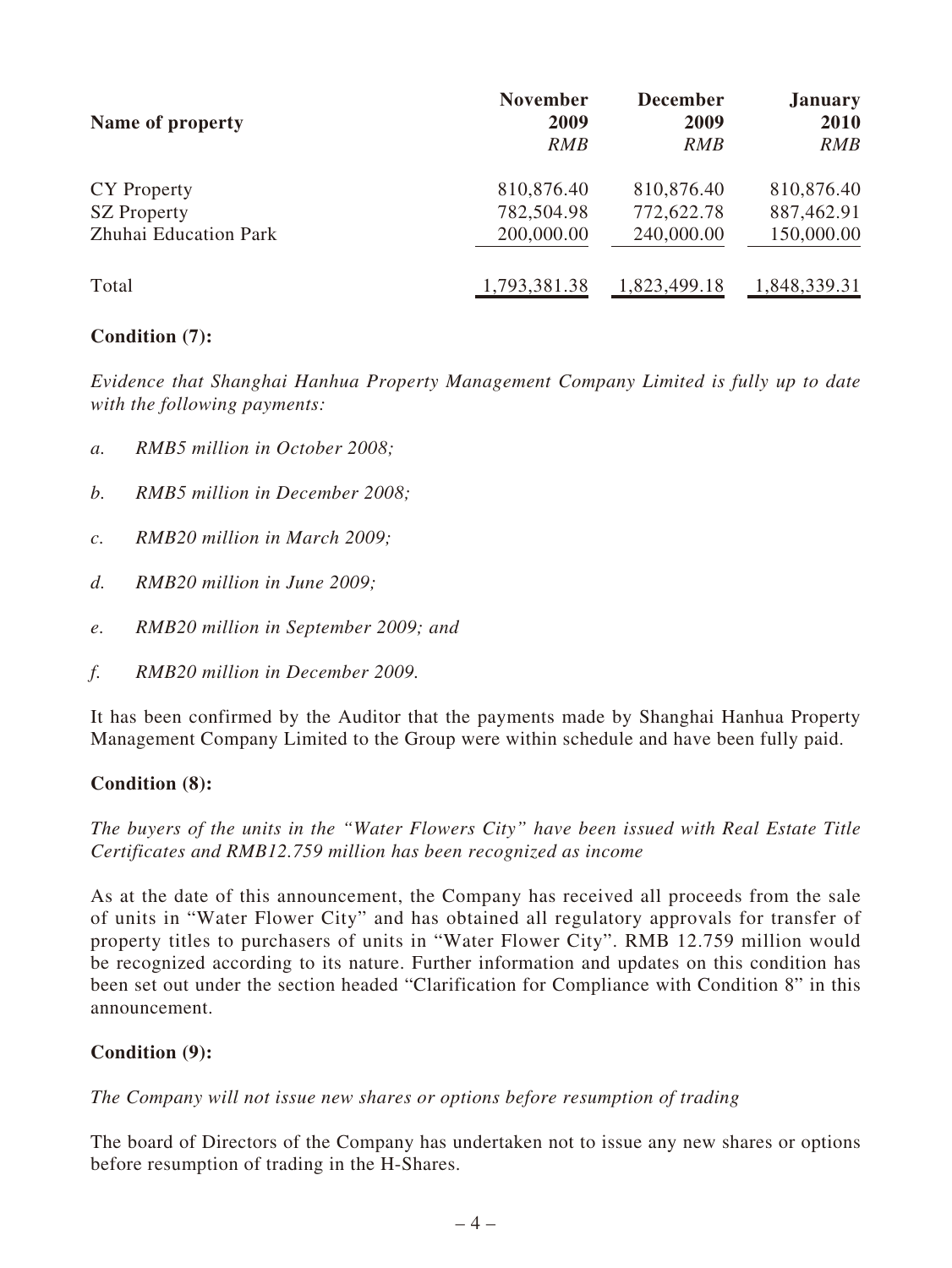## **Condition (10):**

*The Company to appoint a new qualified compliance adviser as defined in Rule 3A.01 of the Listing Rules.*

Partners Capital International Limited ("**Partner Capital**") has been appointed as the compliance adviser of the Company. Partner Capital is a licensed corporation to carry out type 1 (dealing in securities) and type 6 (advising on corporate finance) regulated activities under the Securities and Futures Ordinance (Chapter 571 of the Laws of Hong Kong) and has the capacity to act as the Company's compliance adviser pursuant to Rule 3A.01 of the Listing Rules.

#### **Condition (11):**

*the above evidence to be certified in a report by a corporation licensed by the SFC to adviser on corporate finance*

A license corporation to carry out (advising on corporate finance) regulated activities under the Securities and Futures Ordinance (Chapter 571 of the Laws of Hong Kong) has been appointed as the financial adviser of the Company to issue a report for the confirmation of fulfillment of conditions 1 to 10 by the Company. The report has been submitted to the Stock Exchange on 18 March 2010 stating that having considered the information contained in all relevant documents, Directors' representations and statements, on balance and in general terms, the financial adviser is of the opinion that in such circumstances of the Company and at this stage, it may be fair and reasonable to infer that the Resumption Conditions 1 to 10 have been satisfied by the Company.

#### **Condition (12):**

*Full payment of all and any outstanding listing fees by the Company.*

On 8 July 2009, outstanding listing fees for years 2007, 2008 and 2009 had been paid by the Company to the Stock Exchange. On 9 March 2010, the listing fees for year 2010 had also been paid.

#### **Condition (13):**

#### *the Company to comply with the relevant general offer obligations under the Takeovers Code.*

In the announcement jointly published by Amazing Wealth Development Limited (the "**Offeror**") and the Company dated 8 September 2009, Kingston Securities Limited would make a general offer (the "**Offer**") on behalf of the Offeror for all the H-Shares. On 9 November 2009, the Offeror had announced close of the Offer.

In light of the above, the Directors are of the view that all conditions set out in the Decision Letter have been fully complied with and satisfied by the Company.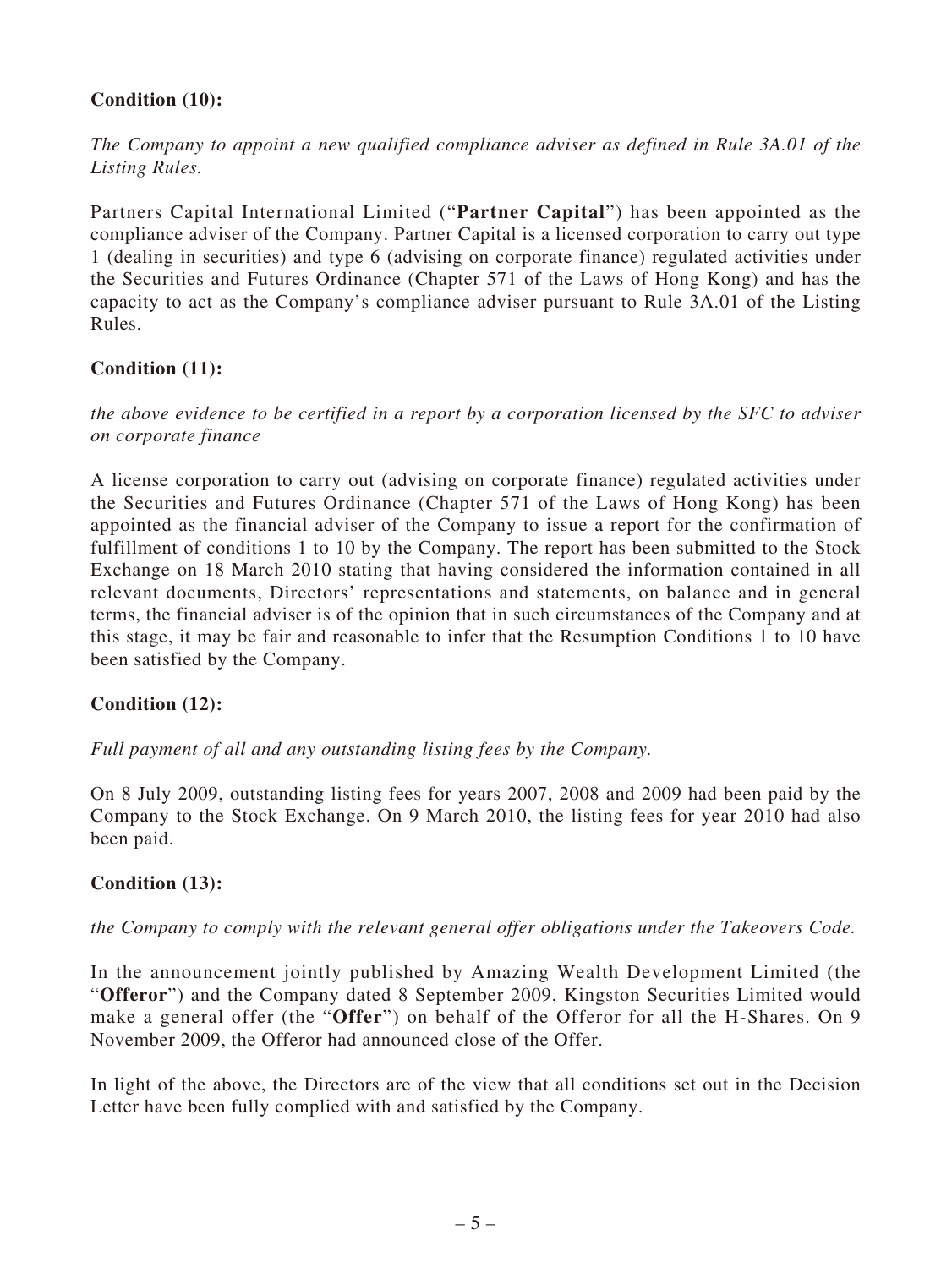#### **CLARIFICATION FOR COMPLIANCE WITH CONDITION 8**

#### **(i) Disclosure in the annual report of the Company for the financial year ended 31 December 2008 (the "2008 Annual Report")**

In the balance sheet of 2008 Annual Report, the Company recorded properties held for sale amounted to approximately RMB205,735,000, out of which, approximately RMB11,794,000 was recorded as completed properties. The paragraph below is an extract of note 23(d) to the 2008 Annual Report:

*"Included in the completed properties was a project of "Water-Flowers City" located in Shenyang, the PRC with the book value of approximately RMB11,794,000 (2007: RMB54,582,000). The properties have been started to pre-sales in 2003. Up to 31 December 2005, all the units were subscribed. Due to the delay in the construction, the properties were unable to hand-over to the customers on schedule. Consequently, some of the customers demanded for refund of deposits paid. During the year, some customers have occupied the units they purchased. But since the Group has not completed the procedures of obtaining Real Estates Title certificate for purchasers as of the balance date of the financial statements, the sales amount of approximately RMB12,759,000 (2007: approximately RMB29,622,000) received was not recognized as income but stated as receipts in advance under current liabilities. As at 18 September 2008, the Group has obtained confirmation letter from Shenyang Building Ownership Certificate Registration Office, which allowed the buyers of the project housing "Water-Flowers City" to have ownership registered. The receipts in advance of "Water-Flowers City" is estimated to be transferred sale of housing in the coming future."*

#### **(ii) Reclassification of the RMB12,759,000 sales in advance**

During the process of gathering the relevant information for fulfilling the conditions of the Decision Letter, the Company realized that there was an improper explanation of the status of "Water Flower City" despite it was correct at the material time when it was stated in the 2008 Annual Report. Therefore, the accounting treatment of the RMB12.759 million of sales in advance and the corresponding costs have been reclassified.

Out of the RMB12,759,000 recorded as receipt in advance in 2008 Annual Report, RMB11,987,000 was related to the car parks. According to the regulations of the PRC, the car parks originally come from civil air defense works instructed by the government of the PRC (the "**Government**"), therefore ownership of the construction belongs to the Government. The Company, acting as the investor, is entitled to the economic benefits from the construction. As a result, those car parks are non-transferable and so no Real Estate Title Certificates should be issued. As the Company had signed agreements with those tenants for using of car parks, for accounting treatment, the amount RMB11,987,000 should be classified as "receipt in advance for rental income" instead of "sales in advance". Starting from January 2009, the RMB11,987,000 rental income of car parks would transfer to the income statements according to lease terms and the corresponding cost of approximately RMB11,794,000 recorded as property, plant and equipment would be amortized in each year.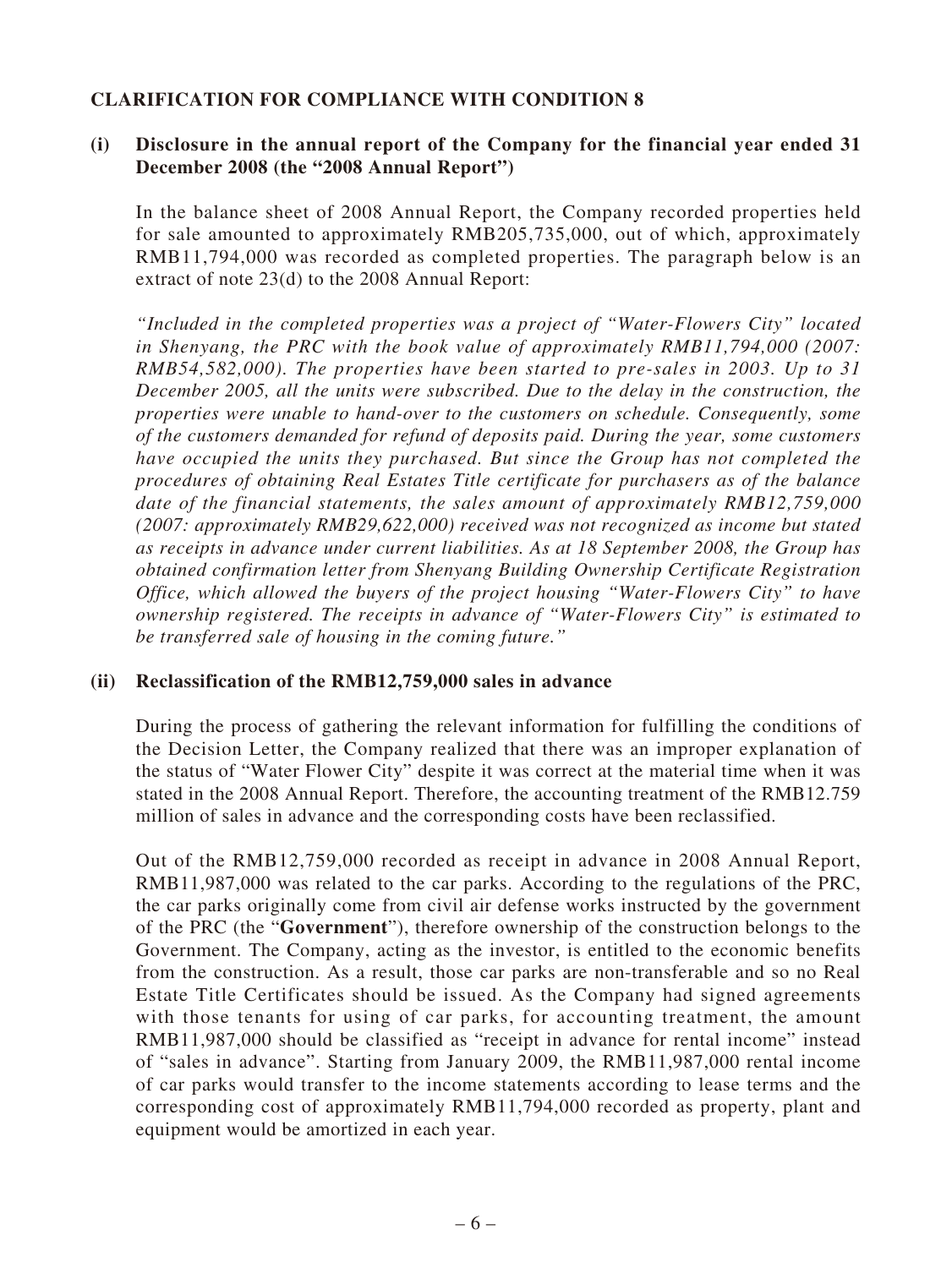Other than the RMB11,987,000 amount of sales relating to the car parks, the remaining balance of the RMB12,759,000 sales in advance constituted of approximately RMB372,000 from selling an apartment which was not recognized as revenue in 2008 Annual Report and approximately RMB400,000 as consideration for the disposal of the shareholding in Shenyang Development Property Management Company Limited ("**SDPM**"). In the financial statement of the Company in 2009, the RMB 372,000 sales has been transferred from the balance sheet to the income statement as revenue, whereas the RMB400,000 has been booked as other revenues. For the sale of the apartment and the disposal, no additional cost was incurred by the Company as all costs relating to "Water Flower City" had been recognized in 2008, whereas SDPM had negative net asset value at the time of disposal.

The Auditor has confirmed and agreed to the said accounting treatment.

#### **(iii) Clarification of Condition 8 of the Decision Letter**

Condition 8 of the Decision Letter, being "The buyers of the units in the "Water Flowers City" have been issued with Real Estate Title Certificates and RMB12.759 million has been recognized as income" was made in accordance to the disclosure regarding "Water Flower City" in 2008 Annual Report. Due to the abovementioned reclassification, the condition is unable to reflect the real situation of the property. Instead of issuing the Real Estate Title Certificates of the car parks, RMB11.987 million will be recognized as rental income in advance; the Real Estate Title Certificate for the subject property of the sales amount of approximately RMB372,000 has been obtained by the property owner; and the consideration of RMB400,000 relating to the said disposal has been received by the Company. As such, the RMB372,000 and RMB400,000 have been recognized in the income statement of the Company for the financial year ended 31 December 2009, therefore, the Company is of the view that Condition 8 has been resolved.

The Auditor has confirmed and agreed to the said accounting treatment.

#### **(iv) Status of "Water Flower City"**

The Company has clarified that "Water Flower City" is the Company's main properties project in Shenyang. Total revenue from disposal of properties was approximately RMB272,835,000. According to the progress of construction, income had been credited to income statements as follows: Year 2003 recorded approximately RMB156,739,000; Year 2004 recorded approximately RMB13,967,000; Year 2005 recorded approximately RMB66,122,000 and Year 2008 recorded approximately RMB36,007,000. Up to October 2008, all construction works of properties had been completed and had been passed safeguard checking from PRC Housing Authorities.

After receiving the necessary approvals from PRC Housing Authorities, the properties were free to transfer. It was then the purchasers own obligations to transfer the properties titles as they wished. All income from sales of properties had been transferred to income statement on or before 2008.

The Auditor has confirmed and agreed to the said accounting treatment.